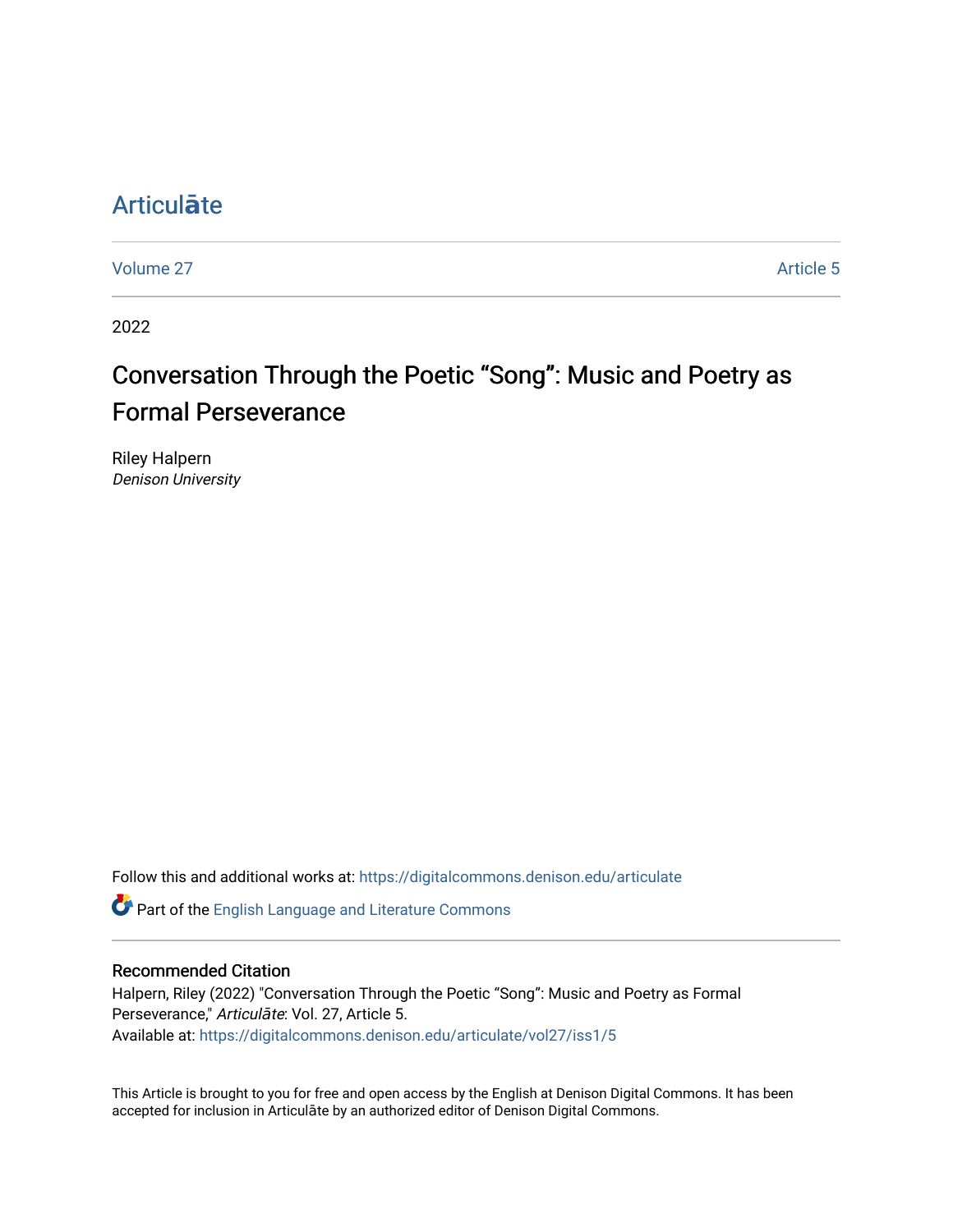#### Conversation Through the Poetic "Song": Music and Poetry as Formal Perseverance

#### Riley Halpern …

 Poets have managed to remain in conversation with each other across time and space—a feat few art forms can claim, at least to the same extent. This is, in part, due to the accepted, and even encouraged, notion contemporaries and predecessors in order to attain the highest possible level of universal specificity in their miles apart echo each other so directly that it has to be something other than an eerie coincidence or mere instance of borrowed language. What follows will be an "song," "singing," etc. and their variations) across different poets' works along with the musical capability of the poetic form itself. For it is poetry's musical capability that allows and invites these conversations between poets that transcend time and space, and it is the conventional use of musical language as a flexible symbol for poetry itself that, and preservation of universally specific poetic language. that poets borrow from and reimagine the works of their own poems. Poets who live decades and thousands of exploration of the use of musical language ("music," together, work toward the ultimate perseverance

 The historical relationship of music to poetry traces at least as far back as Sappho (c.  $610 - c$ . 570 BCE) in ancient Greece who wrote in quantitative meter. Rather than simply counting syllables, true quantitative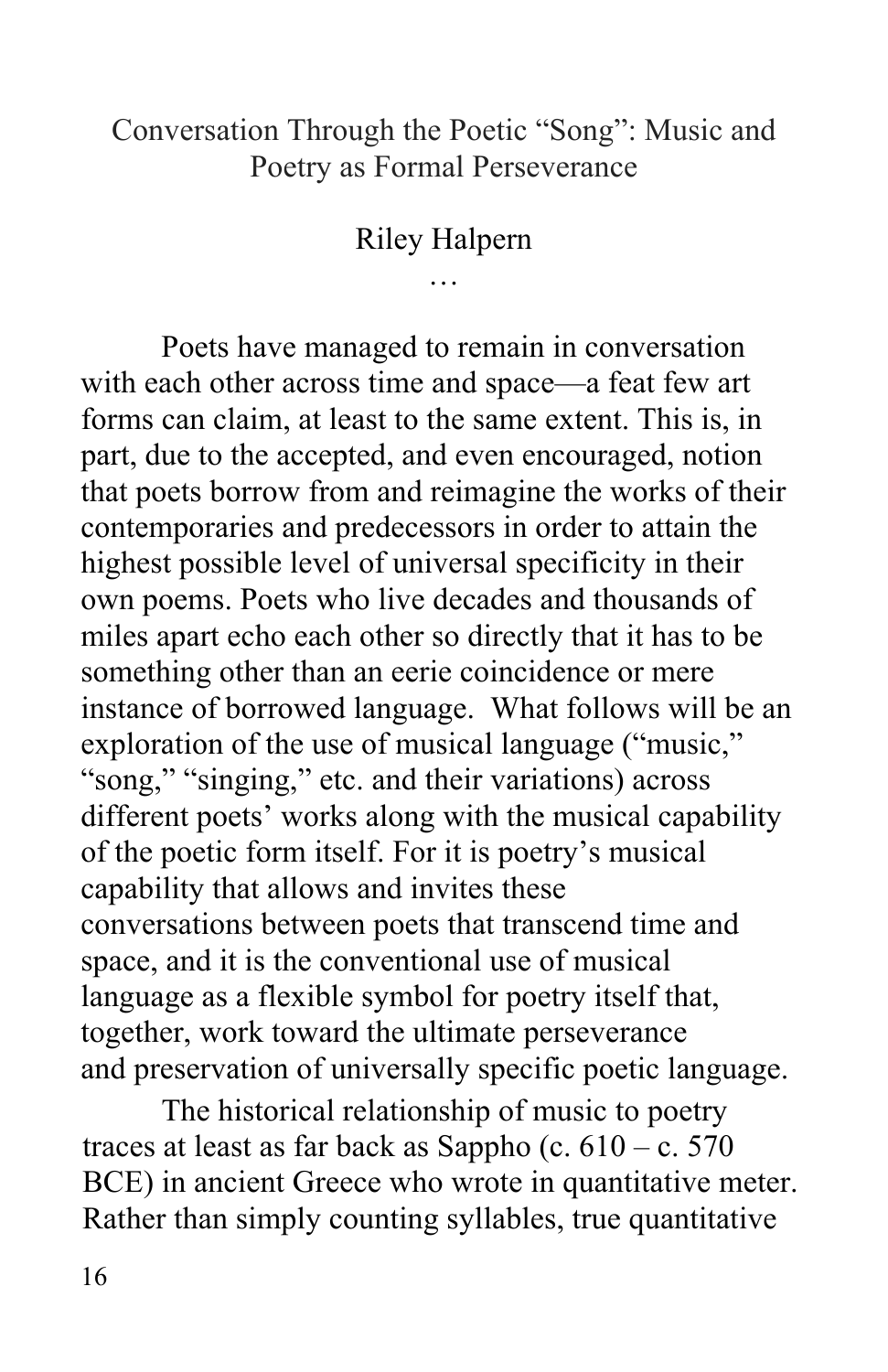meter relies on measuring the duration of each syllable, and rhythm is determined by the amount of time it takes to utter each line ("Quantitative Meter"). Quantitative meter was especially popular among Classical Greek and Italian poets, and the sapphic structure itself—any number of four-line stanzas in quantitative meter—was used widely by Roman and European poets to later evolve into a verse form for hymns in the Middle Ages ("Sapphic"). The form's reliance on poetry's oral tradition has caused it to fall largely out of use, and it never quite caught on in the English language as English pronunciation makes it more difficult to distinguish between long and short syllables ("Quantitative Meter"). However, just as the form evolved throughout the  $5<sup>th</sup>$  century AD, the modern sapphic is "rendered in accentual meter syllable," approximating the original form "by syllables with unstressed ones" ("Sapphic"). The sapphic's rigid structure and strict meter has allowed for its evolution while maintaining a connection to music and song, whether explicitly in its ties to hymns in the Middle Ages or implicitly in modern poets' knowledge of its origin. determined instead by the stress and intensity of a equating long syllables with stressed ones, and short

 between poetry and music and attempt to somehow put words to that connection. In his discussion of "The Poetic Principle"—in his essay by the same name—as "the Human Aspiration for Supernal Beauty," Edgar Allan Poe uses the words "Poetry" and "Music" Writers tend to recognize the intrinsic connection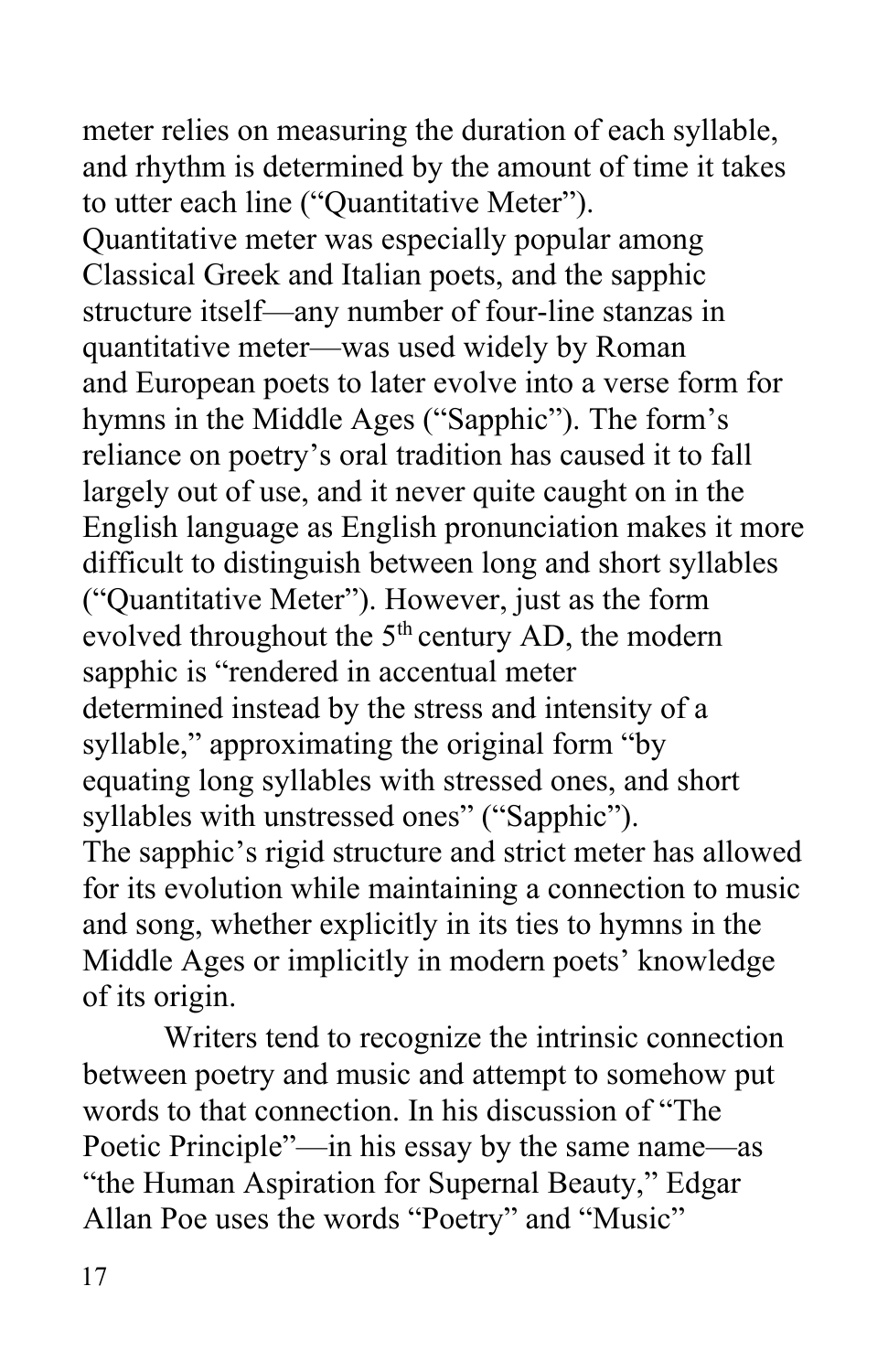entrancing of the Poetic moods," explaining that the "Poetic Sentiment […] may develop itself in various modes […] very especially in music," landing on the nearly attains the great end for which, when inspired with the Poetic Sentiment, it struggles—the creation of supernal Beauty" (184). "And thus," he concludes the section, "there can be little doubt that in the union of Poetry with Music in its popular sense, we shall find the widest field for the Poetic development" (184). For Poe, if the poet hopes to spark the manifestation of the Principle, to excite "by elevating the soul," then music and poetry are not just connected—they are inseparable. "Song," Jahan Ramazani writes, "is poetry's *arche*  and its *telos*, what it is and what it might aspire to be"  $(719).$ interchangeably (198). He describes music as "the most assertion that "it is in Music, perhaps, that the soul most

 (719). Whether or not she was conscious of it, Emily Dickinson appeared to understand this relationship of poetry to music. She wrote primarily in common meter, a structure also referred to as "hymnal meter," its alternating unstressed-stressed rhythm paralleling that of "Amazing Grace" and "House of the Rising Sun" among countless other songs. Comparable to the evolution of the sapphic poem, Dickinson allowed for exceptions to the common meter in her poems. Thus, even her poems that stray from a more metered, hymn like recitation are still reminiscent of the music from which they originate.

 To effectively illuminate how poetic syntax and language transcend time and space, an important link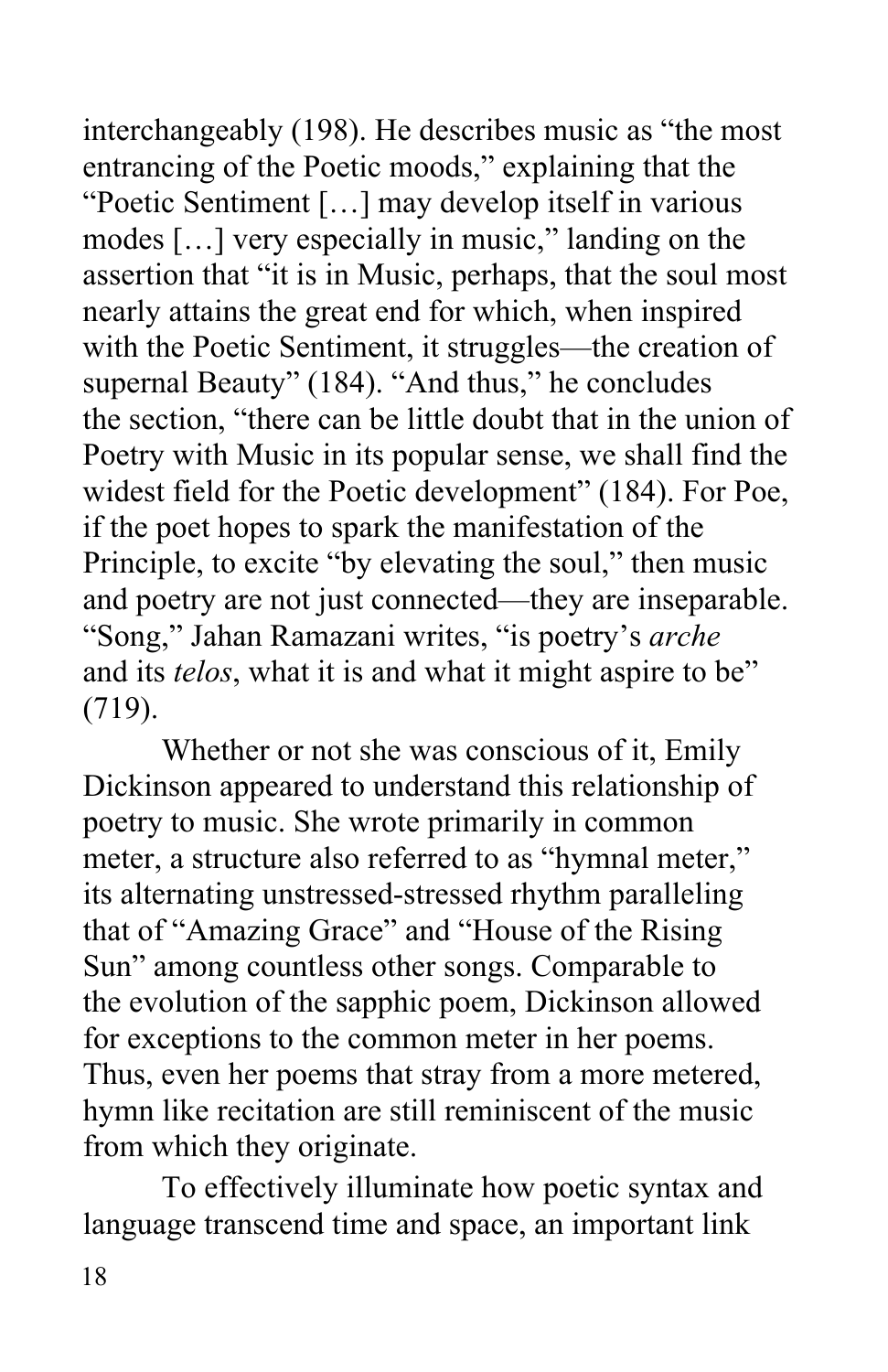formal feeling comes – ") and Robert Hass' "Faint Music." The last line of Dickinson's poem reads, "First – Chill – then Stupor – then the letting go –" (Dickinson 170). The last line of Hass' reads, "First an ego, and then pain, and then the singing" (Hass). These lines are so similar in syntax, tone, language, and theme that it is more than likely that Hass intentionally remembered Dickinson's last line from a poem on a subject similar to his—emotional pain, its lingering effects over time, and how we try to move past it. But the work these last lines do when considered together is far more significant than a conscious choice made by Hass. If the human soul is in a constant struggle for "the creation of supernal Beauty," and if it is music "inspired with the Poetic Sentiment" that allows for the creation of this type of beauty, and, finally, if Hass recognized that Dickinson— in her unparalleled use of language and rhythm— created this sort of "supernal Beauty" in #372, then why should he not borrow and reimagine "the best" instance of language and syntax to create his own version of "supernal Beauty?" (Poe 184). There is only so much language and so many combinations of words that exist. It is inevitable poets will borrow from each other. On the other hand, there is also *so* much language and near- manages to write "the best" line for a given situation, other poets *should* honor that first poet by borrowing wrote #372 in Amherst in 1862; Hass wrote "Faint Music" in California in 1996; the two poems came into lies in Emily Dickinson's 372 ("After great pain, a infinite combinations of words that if one poet somehow their language and aiding its perseverance. Dickinson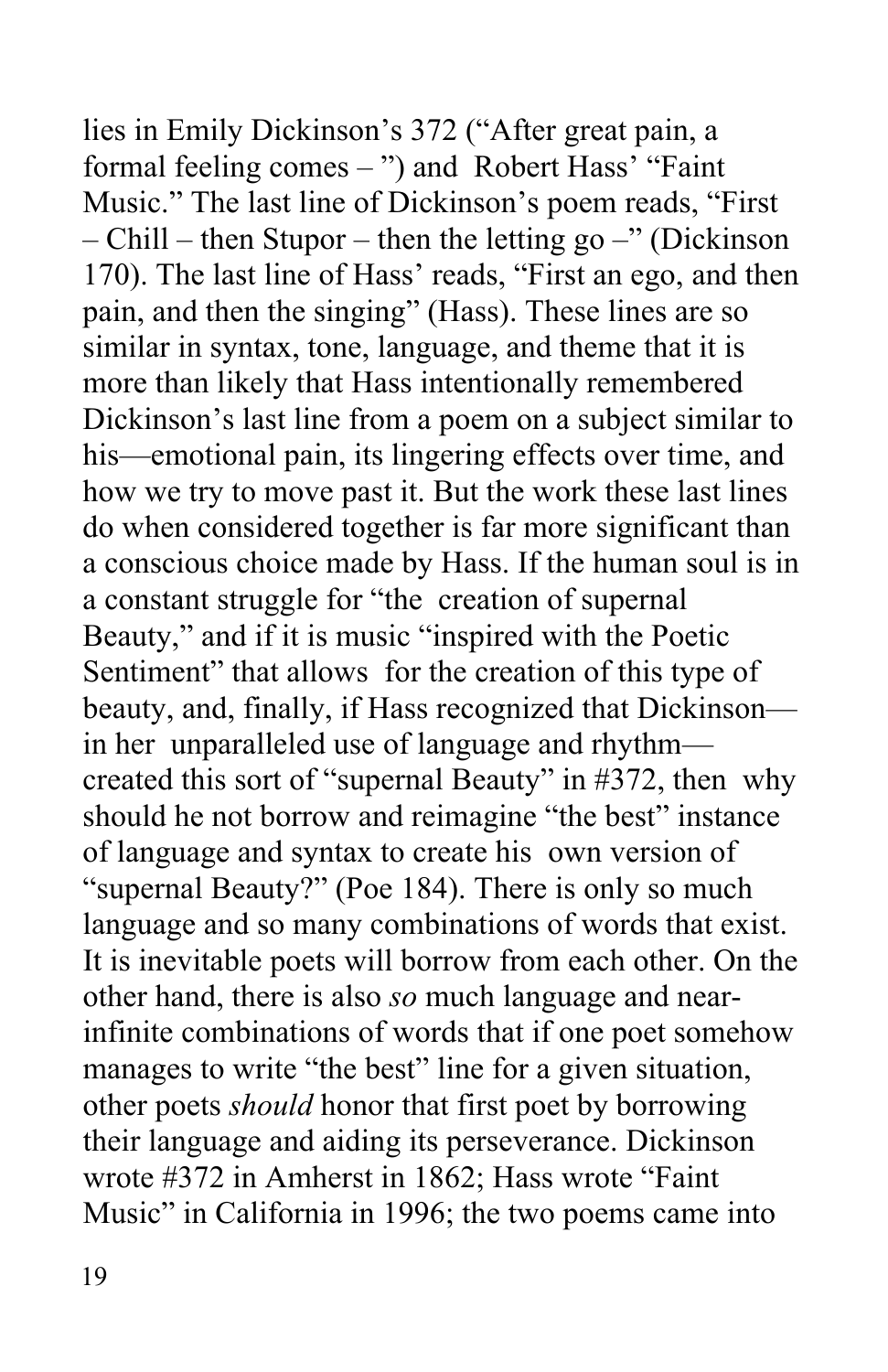existence over a century apart, an entire country between through the world even when bogged down by pain. And Hass' poem, regardless of how much he borrowed poet is Dickinson's use of dashes, both poets employ convey their own impressions of what is, perhaps, the most universally discussed theme in poetry: emotional pain and what in the world we do about it. them. Yet 160 years after she wrote it, Dickinson's poem is still a fresh explanation of how we continue to move from Dickinson, is equally as fresh. For though the themes are similar, and the only way—besides familiarity—to discern which last line belongs to which drastically different specificity in image and narrative to

 And then there exists an entire conversation among three poets, one that spans two decades and 2,300 miles. Written in 2016 in Lexington, Kentucky, Ada Limón's poem "The Leash" asks, "Isn't there still / something singing?" (Limón). And though the speaker follows immediately with, "The truth is: I don't know," Jack Gilbert's poem "A Brief for the Defense"— 2005, Tennessee—answers Limón's question, saying, "We must admit there will be music despite everything" (Gilbert). Hass ends this brief conversation with a line this music might be: "I had the idea that the world's so full of pain / it must sometimes make a kind of singing" (Hass). What is crucial to note about this conversation is that it moves backward through time, which means the explanation for its existence is not as simple as saying Hass intentionally answered Gilbert who intentionally toward the end of "Faint Music"—1996, California—by expanding on Gilbert's contribution and explaining what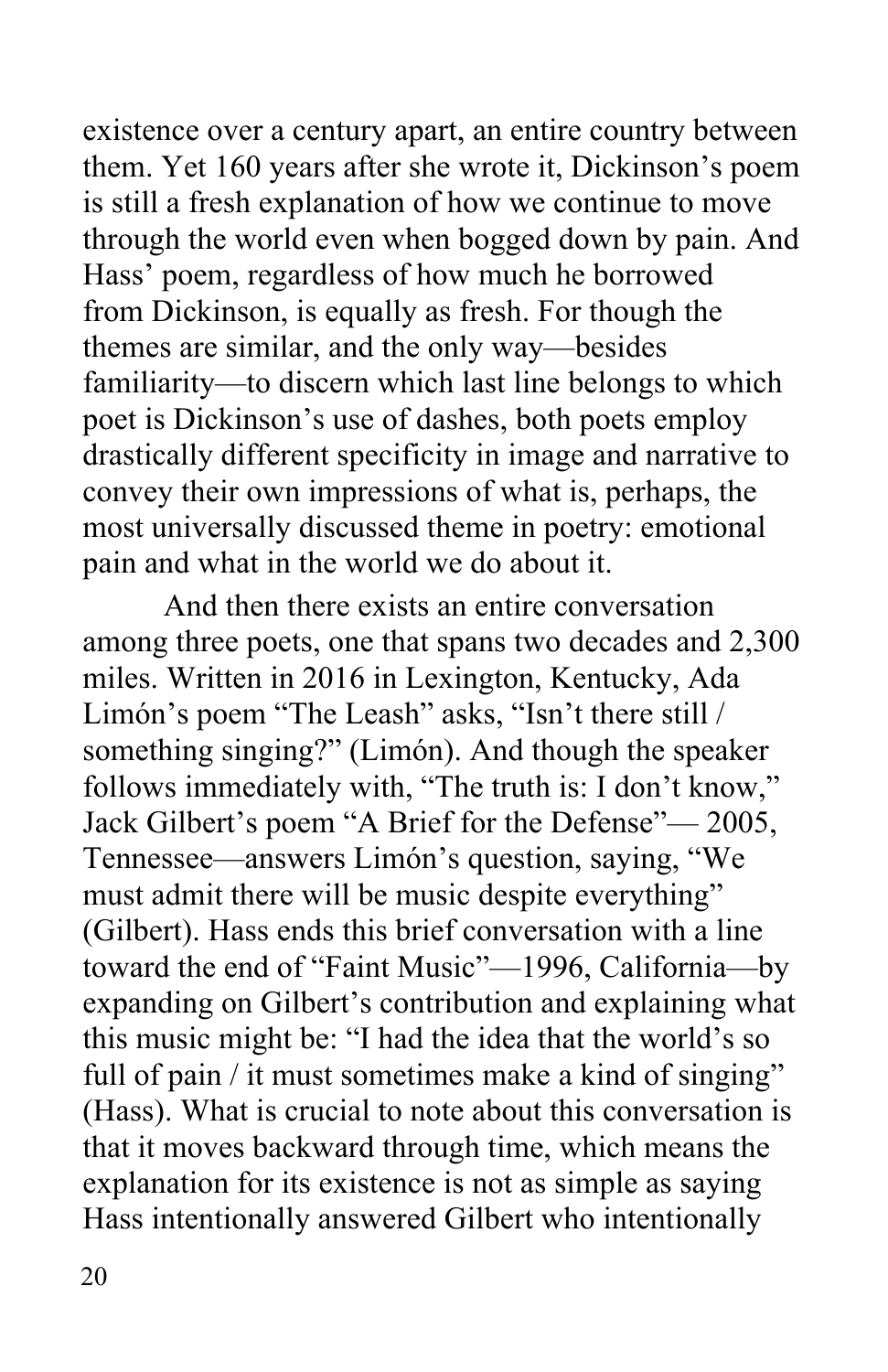answered Limón. Something else is at work here. Two somethings, actually.

somethings, actually.<br>First, it is possible that I am perceiving a conversation where there is none—that I am grasping at straws, looking for some truth (or capital-T Truth) that will help me move through this devastating, chaotic world a bit easier. Poe addresses this, writing, "And in regard to Truth— if, to be sure, through the attainment of a truth, we are led to perceive a harmony where none was apparent before, we experience, at once, the true potential effect" of the Poetic Principle (198). If we are out of what is really just harmony. But this does not make the emotional effects of the perceived harmony any less valid; the point is the perception rather than the poetry when too eager, too searching, we will create truth (or Truth) truth—truth that, according to Poe, is overvalued in

poetry when<br>we should really be looking for that "supernal Beauty," that elevation of the soul instead. "The value of the poem is in the ratio of this elevating excitement," not

 in any "truth" it might reveal (Poe 178). Second, it is likely that I am looking too far outward, too much at the universal and external forces, when I should be looking inward. Poe continues to debunk the notion that poems have to be written and exist for elaborate reasons:

> The simple fact is, that, would we but permit ourselves to look into our own souls, we should neither exists nor *can* exist any work more thoroughly dignified—more supremely noble than immediately discover that under the sun there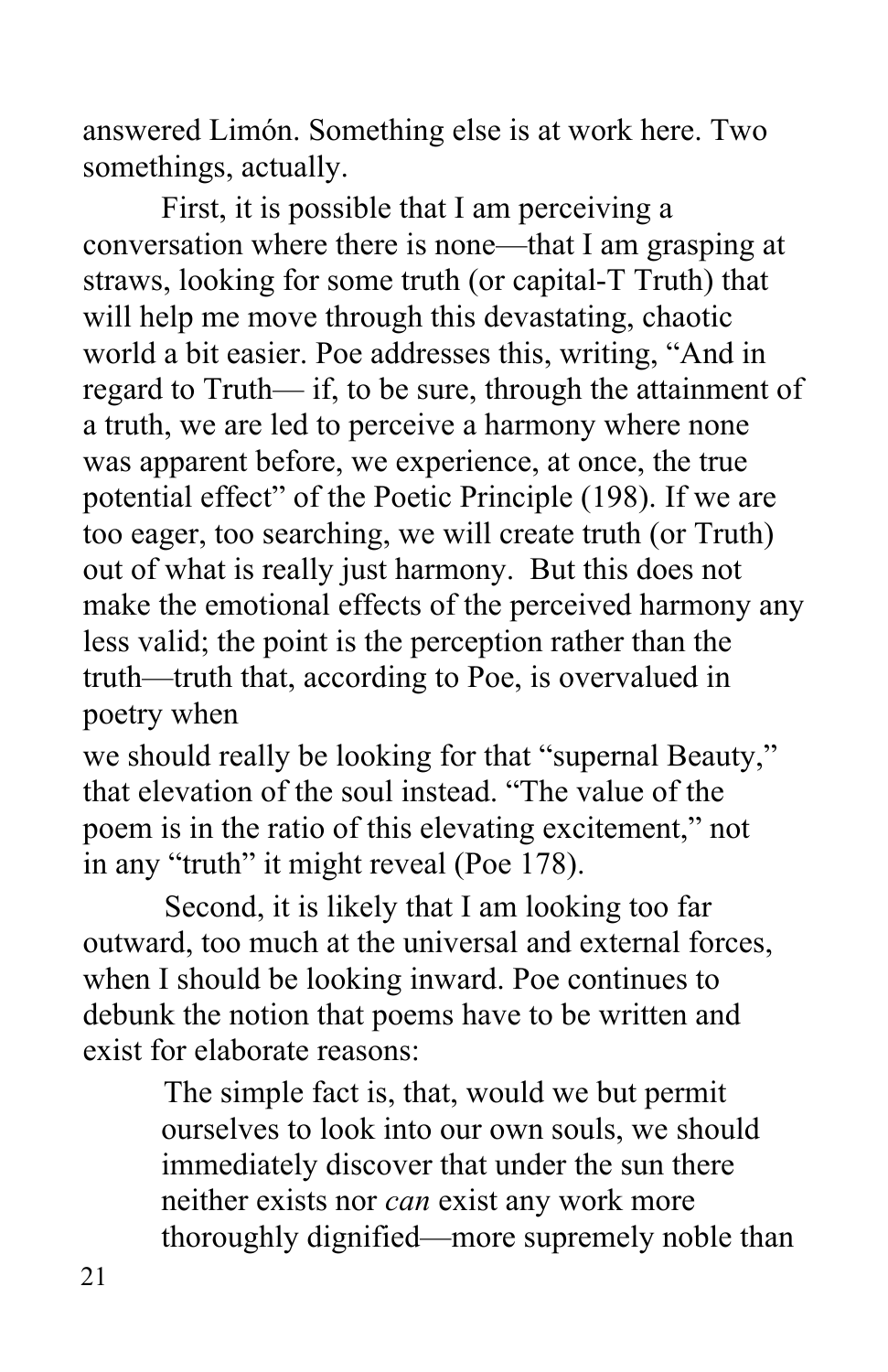which is a poem and nothing more—this poem written solely for the poem's sake (182). this very poem—this poem *per se*—this poem

 There was no intentional conversation or interaction between these three exceedingly different poets who each wrote a decade removed from the next. Rather, all three simply wrote for the sake of writing, readers perceive as a capital-T Truth. And if what Poe says is true, that poems are written as manifestations of what is in the poet's soul, then these poets' souls contain particular harmony, their soul holds the same stuff as each poet's and we are holding on to this harmony for all capital-T Truth. unintentionally creating harmony that certain discerning the same stuff. And each reader who recognizes this it is worth, trying to force it into the same mold of some

 is this singing, this music that Limón, Gilbert, and Hass are going on about? Unsurprisingly, we find this final answer in the work of two other poets—Emily Dickinson and Walt Whitman. Dickinson and Whitman harness the flexibility of musical language as a symbol and synonym for poetry, specifically the act of writing poems. And what quickly becomes clear is that Limón, Gilbert, and Hass included—is intense emotional pain. Poetry and music—as forms—are inherently, inescapably intertwined. But the question becomes, what the inciting incident for their use of musical language—

 pain. The first line of Dickinson's #372 is most telling: "After great pain, a formal feeling comes -" This "formal feeling" Dickinson's speaker names is,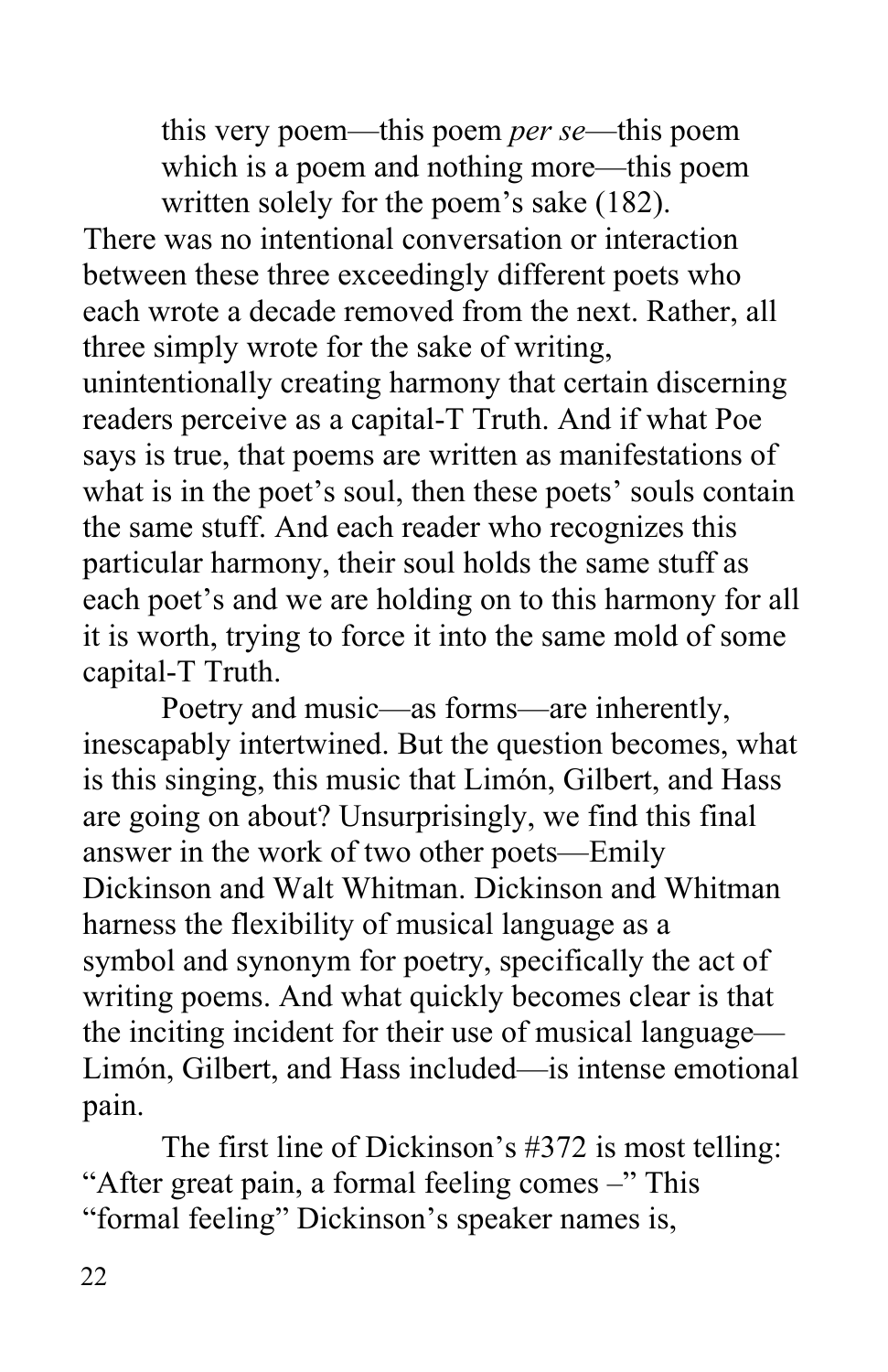explicitly, the shock and numbness that sets in after whatever "great pain" a person experiences—grief, heartbreak, etc. But the word "formal" is particularly goes on to say, "The Nerves sit ceremonious, like Tombs 'Yesterday, or Centuries before'?" And while these three in fact, in form as well; each line of the first stanza is ten syllables, and the rhyme scheme is in couplets—AABB. But then the poem falls out of any form it held initially, the next seven lines neither in any exact rhyme scheme nor made up of ten syllables. It is as if Dickinson *wanted*  to write a poem in form in order to work through the pain she named in the first line, to try to make it "formal," but she ends up failing due to the intensity of that pain. Yet in the last two lines, Dickinson returns to the ten-syllable recollect the Snow – / First – Chill – then Stupor – then the letting go –" Dickinson seems to take a breath after writing in the form in which she started. And though #372 is not in consistent common meter, rhythm is not lost on Dickinson as she starts in and returns to a loose version of iambic pentameter. important to note; though it explicitly applies to emotional pain, it implies a poem's form as well. #372  $-$  / The stiff Heart questions 'was it He, that bore,'  $/$  And lines are an elaboration of that "formal feeling," they are, line and rhyming couplet: "As Freezing persons, the preceding line, collecting herself before she returns to

 Dickinson's #270 works beyond the formal implications of music and poetry, diving deeply into the aforementioned explicit musical language. The first line simply says, "I shall keep singing!" As with "formal" in #372, the notable word in the first line of #270 is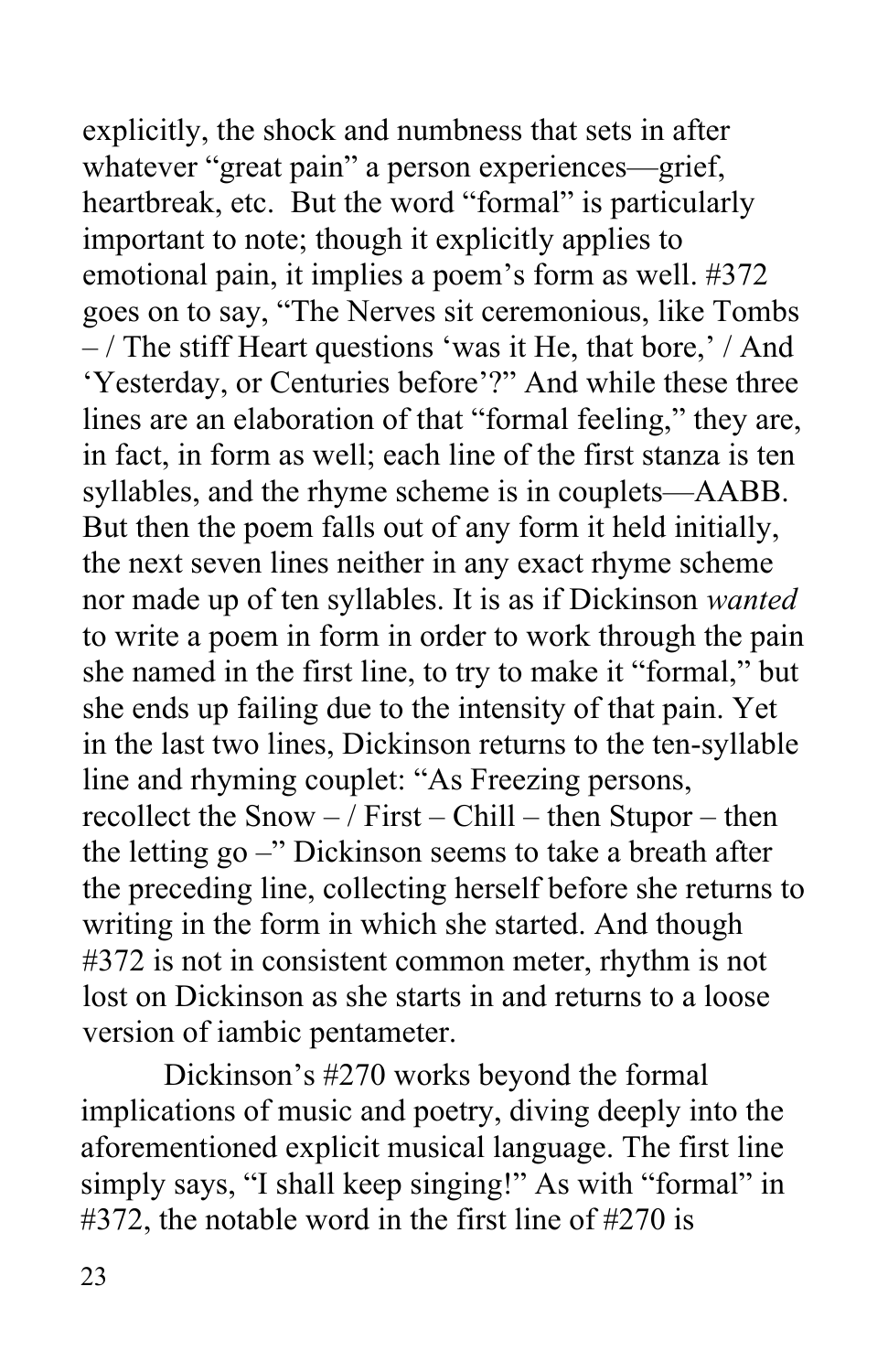"keep." It implies that the speaker was singing before and that she will continue to sing despite whatever just happened or whatever she anticipates will happen. The exclamation point is also significant as the rest of the poem's lines end with dashes or no punctuation at all— the speaker is wholly determined to keep singing. The rest of the poem reads as follows:

> Birds will pass me On their way to Yellower Climes – Each – with a Robin's expectation – I – with my Redbreast – And my Rhymes –

 Late – when I take my place in summer – But – I shall bring a fuller tune – Vespers – are sweeter than matins – Signor Morning – only the seed of noon –  $(121)$ .

 *Time will go on*; Dickinson's speaker is saying. *The birds will fly south for the winter, but I will wait patiently for summer and continue to sing in the meantime. For it is later times that will be sweeter, and I am just waiting for summer to bloom.* And although Dickinson writes that she will "bring a fuller tune" when she takes her place in summer, she will keep singing months which, though lacking hope, are not entirely for her work. Dickinson could have left her readers with mystery, forcing us to look closely to understand that until then in order to get through the winter, through useless. Rather, they are seeds she can use as inspiration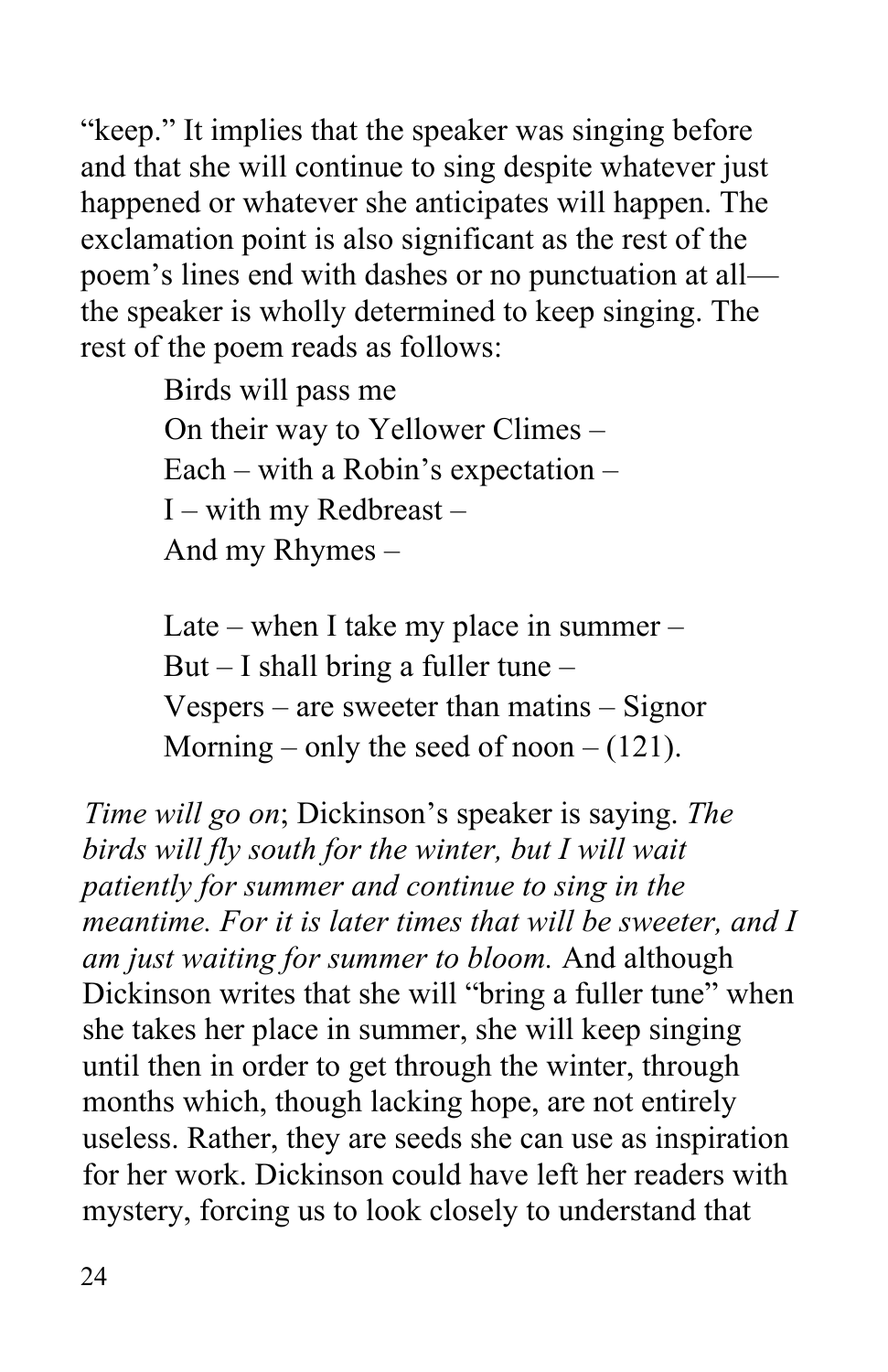not leaving anything to chance. It is important that we are certain of the fact that Dickinson is using "singing" will not be able to garden as she usually does, so she will be leaving her home even less frequently. But she again uses poetry and musical language to examine and understand that pain, ultimately ending on a hopeful note, resolved to keep singing and writing despite the emotional pain she is about to experience. "singing" refers to writing poetry, but she chooses instead to include the word "Rhymes" in the sixth line, as a stand-in for writing poems. And in the melancholic tone of the first stanza, it is evident that Dickinson is not looking forward to when the birds leave and nature temporarily dies; the changing of the seasons means she

 Whitman's "Sometimes with One I Love" makes even greater use of musical language as it relates to pain: pain: Sometimes with one I love I fill myself

 with rage for fear I effuse unreturn'd love, But now I think there is no unreturn'd love, was not return'd, the pay is certain one way or another, (I loved a certain person ardently and my love

Yet out of that I have written these songs) (114).

 In the first line, Whitman describes the pain— manifesting in rage and fear—of knowing the person he lines, he comes to understand that there is no such thing as truly unreturned love; even the pain of heartbreak is a loves does not love him in return. But in the last three gift, paying Whitman in poems he wrote after the fact.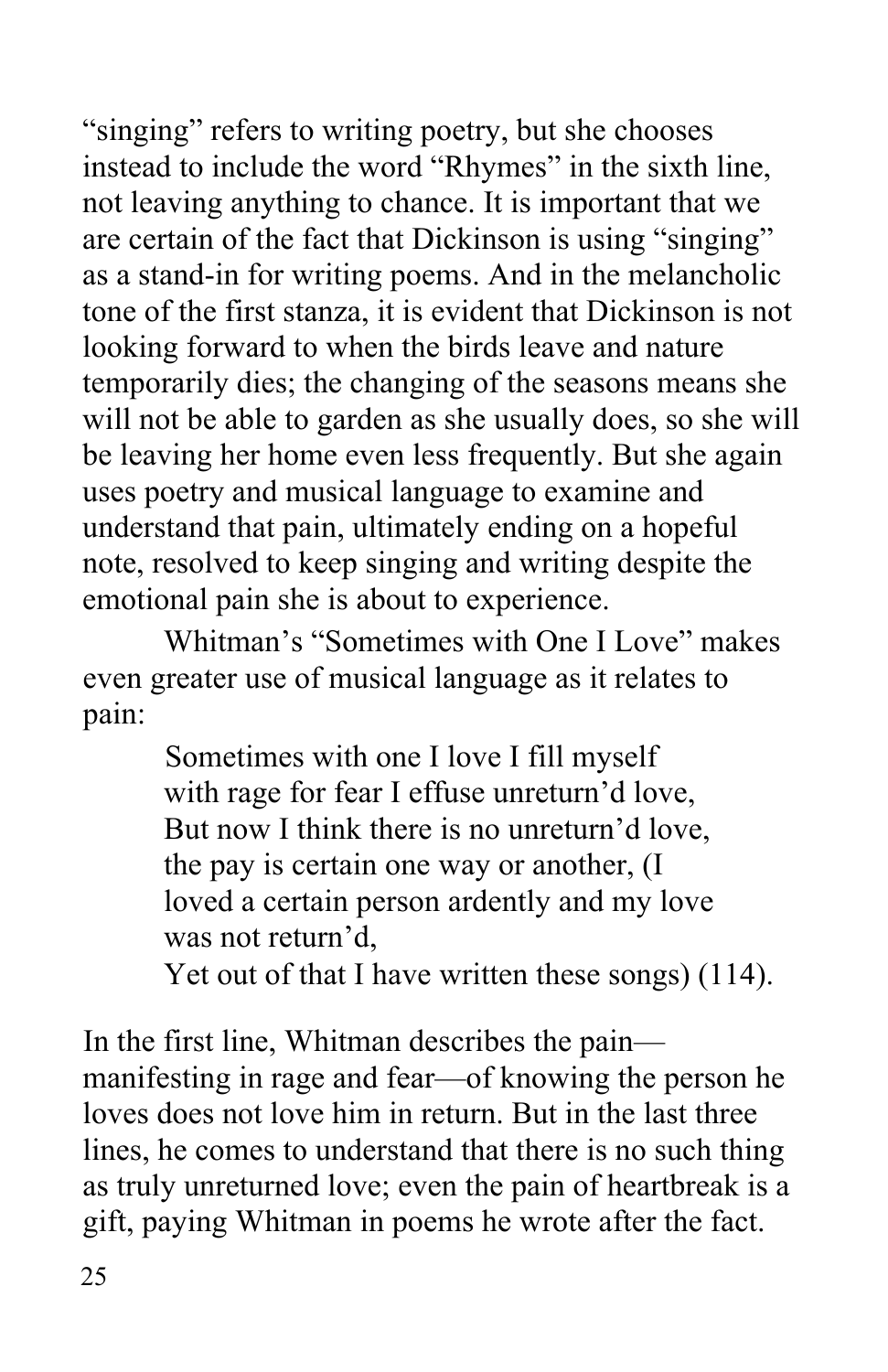Like Dickinson, Whitman uses "songs" to refer to inspired by pain. Whitman wrote this final version of "Sometimes with One I Love" in 1867 in Washington D.C.; Dickinson wrote #372 and #270 in 1862 and 1861, respectively, both in Amherst. 1861, respectively, both in Amherst. While they lived and wrote at the same time and his poems, specifically the poems he writes that are

 relatively close to each other, geographically speaking, Whitman and Dickinson never met, nor did they read of using musical language as a synonym for poetry and poem writing to explore how they might process their pain through poetry. And a century and-a-half later—on both sides of the country—we see Limón, Gilbert, and Hass doing the same thing. "The Leash" is based around not fear humanity?" Limón is searching for something still singing amid the pain and fear so prevalent in the world—pain and fear sparked by other humans. "A Brief for the Defense" starts similarly, acknowledging "Sorrow everywhere. Slaughter everywhere." But Gilbert is more certain than Limón, certain that there will be music despite all of the sorrow and slaughter. And when Hass explores the effect of heartbreak, he sees it nearly driving a person to suicide. Still, his ultimate conclusion is, perhaps, even more hopeful than Gilbert's: the singing *is* the pain. If it is true that there is sorrow and slaughter everywhere, that the fear of humanity spans across seven billion people on seven different continents, then everyone's pain must come each other's work. Yet both understood the significance the central question the speaker asks: "How can / you the horrific reality of humans lacking humanity: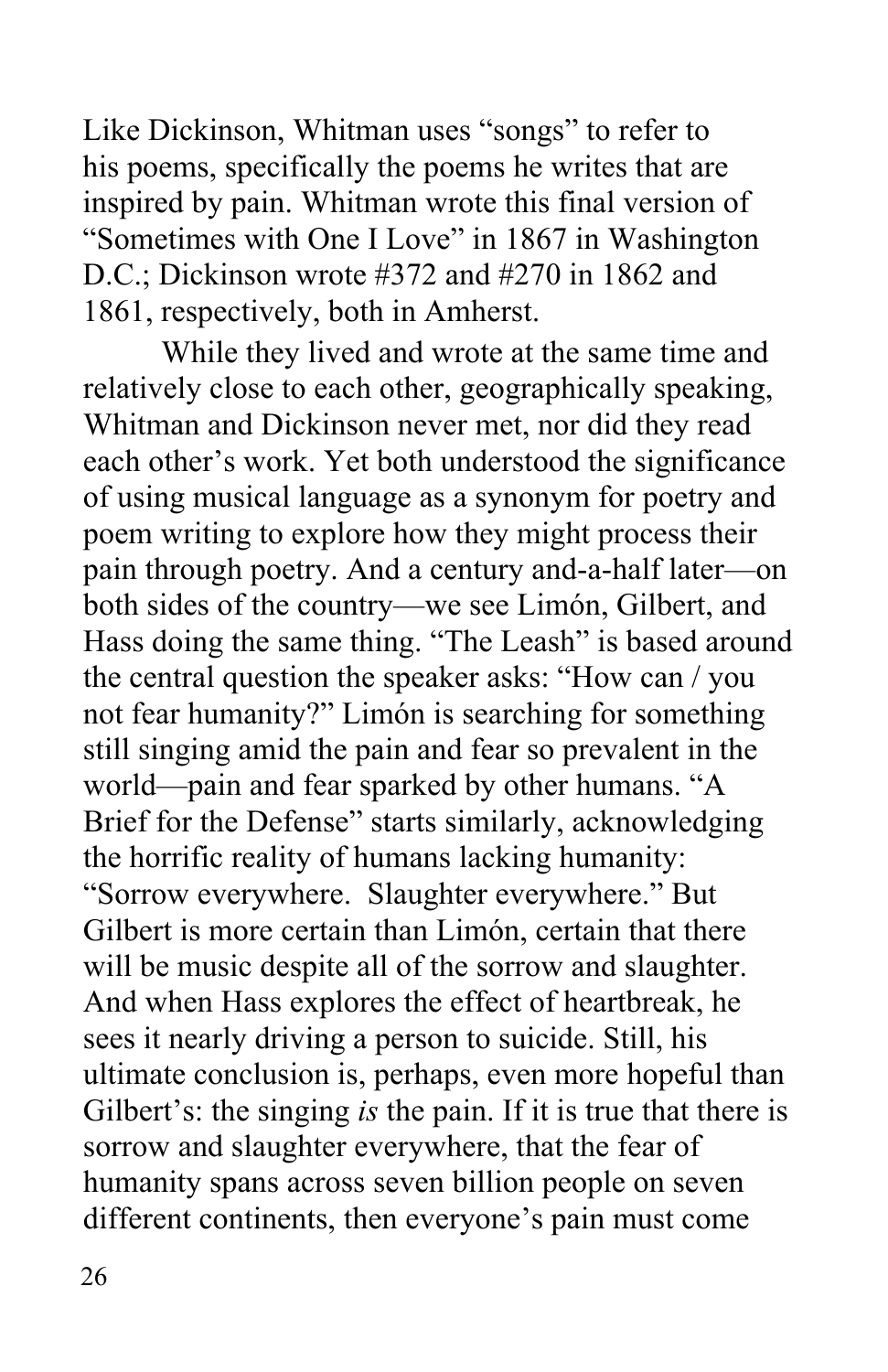one is truly alone in their pain. It is the most universal intentionally or unintentionally—imply is what Dickinson and Whitman said explicitly in their work: everything. For neither Limón nor Gilbert nor Hass would have written their specific poems about their not sparked this "formal feeling" in the first place. are searching for how best to write about board are musical language and poetry's musical capability that allow poets to achieve the universal aspect of "universal specificity" and ultimately remember and recall the poets who came before them. together to create this haunting harmony. So at least no thing. And what all three poets—whether the poems themselves *are* the singing, the music despite personal relationships with pain had some "great pain" Decades apart— centuries apart—countries apart—poets individual pain. And the connecting factors across the

 But it is not just poetry's musical capability or music inspired by "the Poetic Sentiment" that aids a "thirst" in humans, more than a "mere appreciation of Beauty above," to find "those divine and rapturous joys, of which *through* the poem, or *through* the music, we attain to but brief and indeterminate glimpses" (Poe 184). There is a reason we go searching and probing more aggressively than we should for those harmonies within or between poems that we mistake for truths. All of human life revolves around the pursuit of and longing for connection. The universal specificity of poetry gets us as close to that connection— "those divine language's perseverance across time and space. There is the Beauty before us"; it is "a wild effort to reach the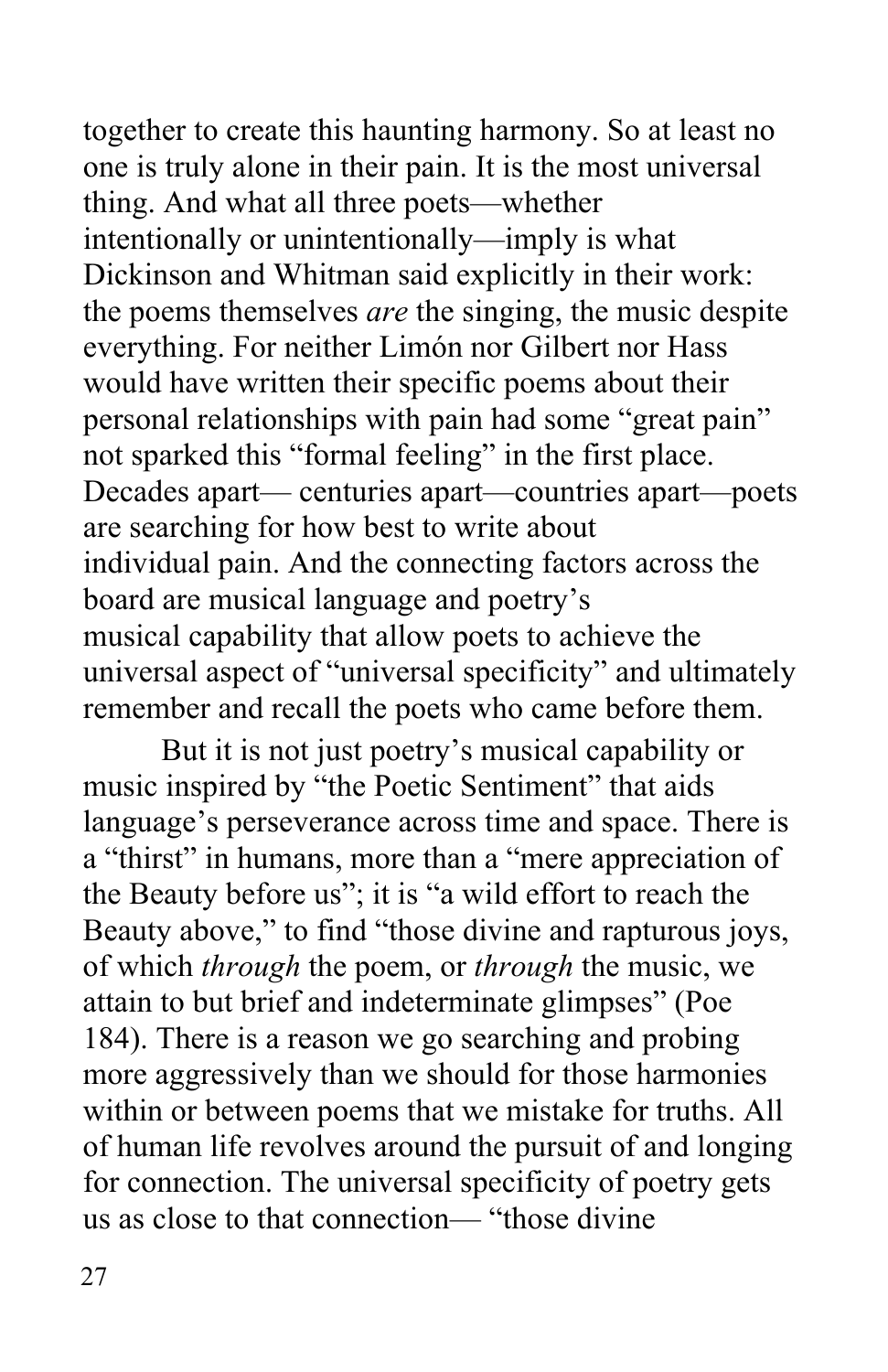and rapturous joys"—as anything else. But the music and singing are necessary to achieve this ultimate goal, and Whitman understood this more than most. In his 1865 poem "When Lilacs Last in the Dooryard Bloom'd," Whitman embarks on a journey to find the language he lost amid the death and destruction of the Civil War and President Lincoln's assassination. His search for end of section four of the lilac elegy, "If thou wast not granted to sing thou woud'st surely die" (277). Because song, all intimately tied to the way he conceives of his poems. ("These songs," he calls them in "Sometimes with One I Love.") language also implies a search for music; he says at the if Whitman loses language, he loses singing, music,

 Whitman understands that he must rediscover language if he is to survive in his world. Otherwise, what good is all of the pain he experiences, if not to serve as inspiration for his poems—his songs? He, of course, discovers language again in the singing of the thrush after pain and grief render him speechless. The lilac elegy. It is singing, but its throat is bleeding, and Whitman has not yet found it. After sections five through eight, after Whitman watches Lincoln's funeral procession and begins to process his grief, to remind himself of the regenerative power of nature in the spring, he focuses back in on the thrush. "Sing on there in the swamp, / O singer bashful and tender, I hear your notes, I hear your call, / I hear, I come presently, I understand you"—but Whitman is still detained (279). He can hear thrush is hidden, withdrawn at the beginning of the the song more clearly now, but he still cannot see the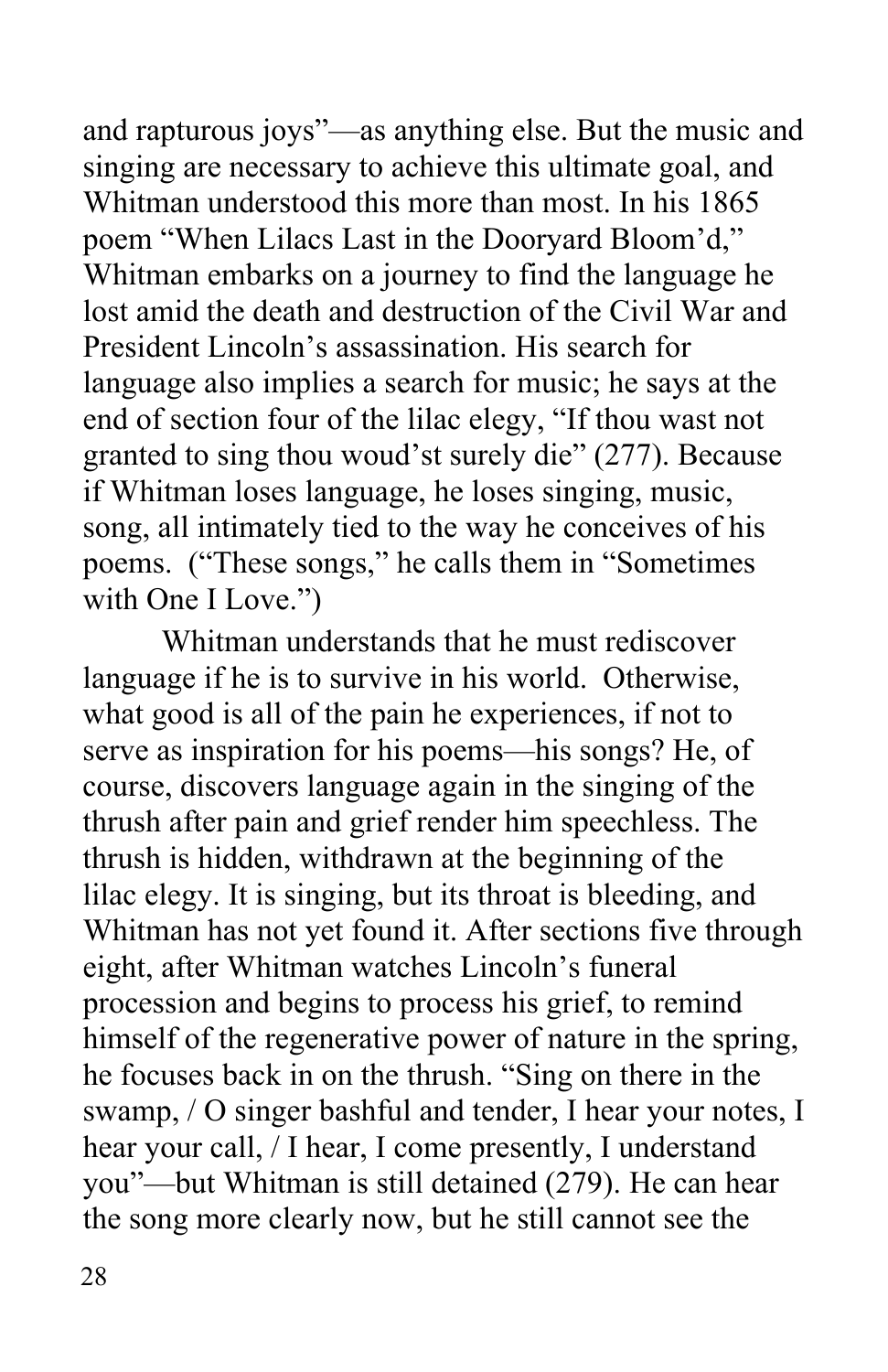thrush. He still does not know how to construct sufficient is encouraging the thrush, urging it to continue singing. It is only after he enters the swamp where the thrush is hiding and familiarizes himself with "the knowledge of death" and "the thought of death" that he is finally able the singer so shy to the rest receiv'd me, / The gray- brown bird I know receiv'd us comrades three, / And he sang the carol of death, and a verse for him I love" (281). Here, Whitman himself begins to sing with the thrush. It is only then—with this infusion of music into poetry and needs to speak about his pain and work through his grief. language to honor Lincoln. By section thirteen, Whitman to find the thrush halfway through section fourteen: "And poetry into music—that Whitman finds the language he

 grief. It is significant that the music Whitman turns to is *natural* music. In his poem "The Eolian Harp"— written across the sea in the U.K. and 70 years before Whitman's lilac elegy— Samuel Taylor Coleridge Sentiment" in nature:<br>And what if all of animated nature similarly finds music inspired by "the Poetic

 Be but organic Harps diversely framed, That tremble into thought, as o'er them sweeps sweeps<br>Plastic and vast, one intellectual breeze,

 At once the Soul of each, and God of all? (Coleridge).

 (Coleridge). As Poe would say, Coleridge "recognizes the ambrosia which nourishes the soul" in nature (198). And if this 29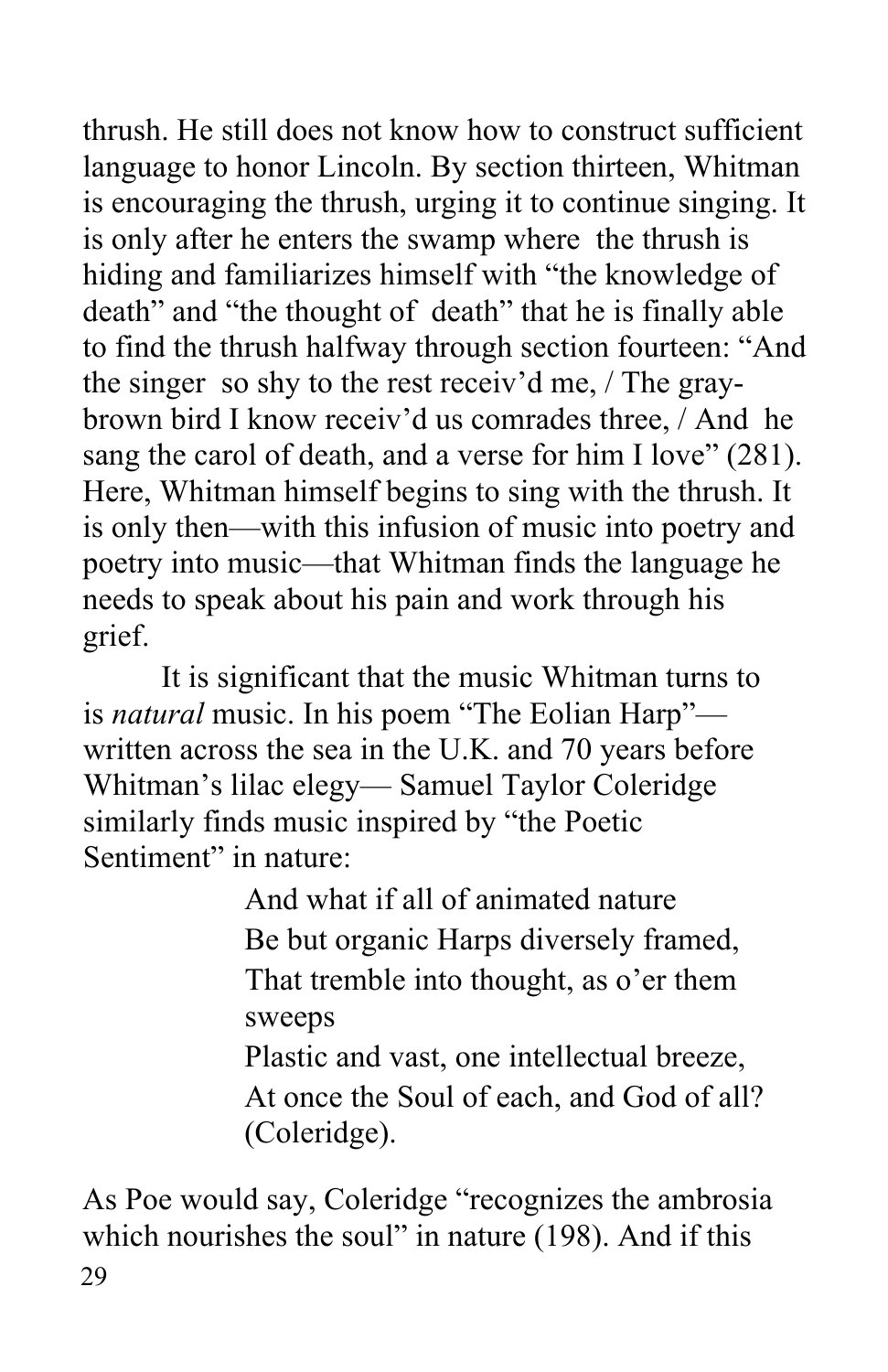"intellectual breeze" that is ever-present in nature is simultaneously the soul of each person, and if *all* of nature is "organic Harps diversely framed"—if all of nature is *music*— then this music must be in the soul of each person. So when this concept of nature takes the form of the thrush in Whitman's lilac elegy, the bird is not simply Whitman's source for his renewal of elevated level of universal specificity. language; its song serves as a vehicle for past poets' language from which Whitman can draw to achieve that

 relationship between the two before their paths diverged ever so slightly—allows it to hold and speak universal pain over centuries and thousands of miles due to both musically-related form and the use of musical language. Poets whose paths never cross write on the same themes and readers desperate to make more sense of the world harmonies, and internalize them as capital-T Truths. But In the case of the half-dozen poets referenced in this essay, the universal concept they address is the emotional pain of moving through the world. The specificity comes in with each poet's particular poem in which they write about their own relationship with that universal pain. As readers, we find comfort in knowing someone else is also experiencing such intense pain—so much so that they've created a beautiful piece of art out of it—and from knowing how they perceive it so we can consider and understand our own pain in the Poetry's origin in music—and the long-lasting with near-identical language and/or syntax, and poets (i.e. myself) discover these similarities, these these Truths are mere instances of universal specificity.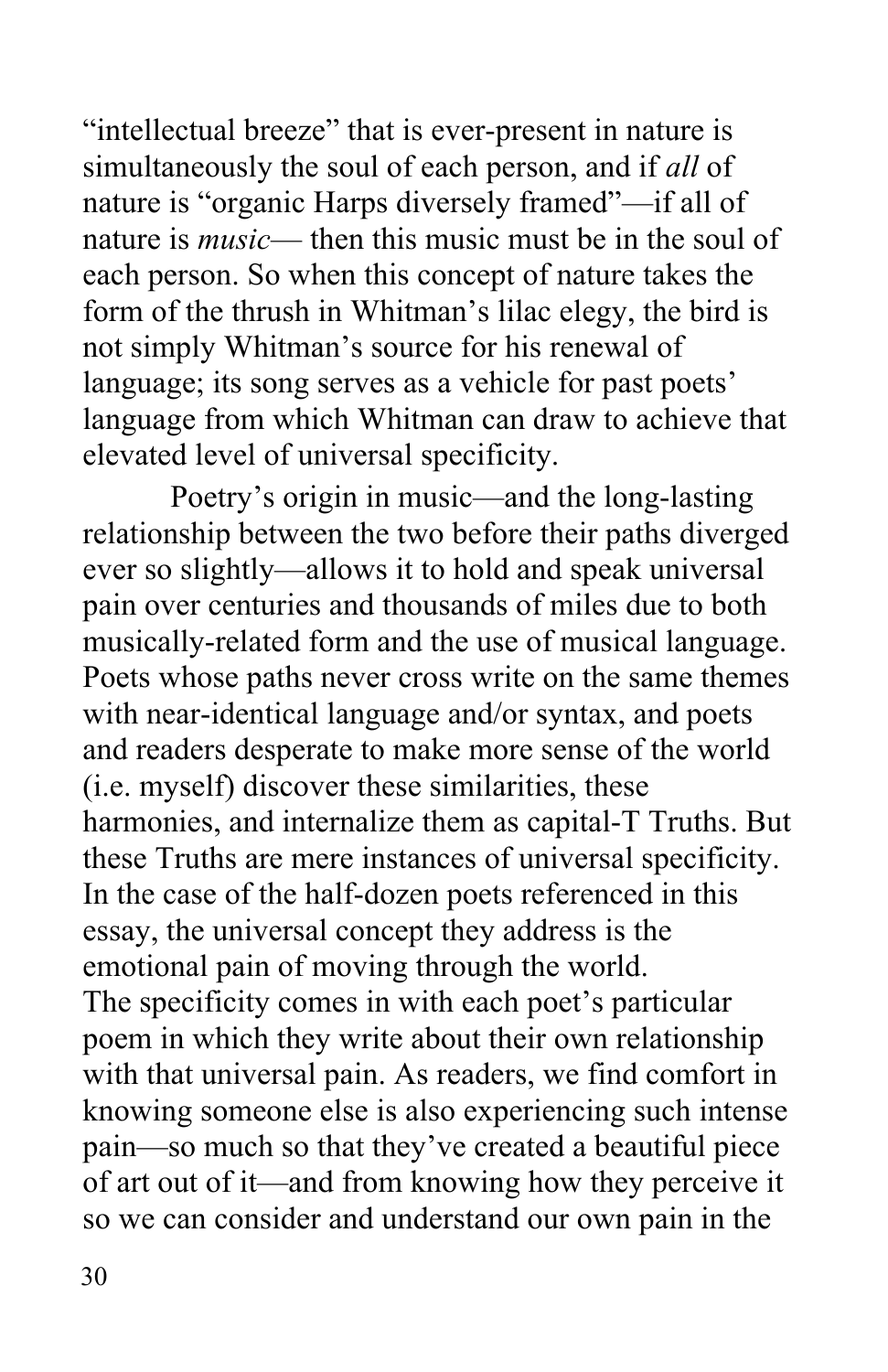context of theirs. And for poets, the discovery of these universally specific poems that manage to connect and harmonize means more work and ideas from which we can draw to help illuminate our own work, as in the case of Hass likely borrowing from Dickinson. And when this "borrowing" does not happen chronologically—as in the case of Limón to Gilbert to Hass—it only adds to the relief of knowing one's pain has been, is, and will continue to be felt in similar capacities across time and space.

### Works Cited

 Coleridge, Samuel Taylor. "The Eolian Harp." *Poetry Foundation*,

> Emily. *The Poems of Emily Dickinson*, edited by R.W. Franklin, The Belknap Press of Harvard University Press, 1999. <https://www.poetryfoundation.org/poems/52301/th> e-eolian-harp. Accessed 7 May 2021. Dickinson,

 Gilbert, Jack. "A Brief For The Defense." *The Sun*  Magazine, *Magazine*, <https://www.thesunmagazine.org/issues/451>abrief-for-the-defense. Accessed 9 May 2021.

Hass, Robert. "Faint Music." Poetry ms/48851/faint-music. Accessed 9 May 2021. Limón, Ada. "The Leash." *Poetry Foundation, Foundation,* <https://www.poetryfoundation.org/poe> 2018,